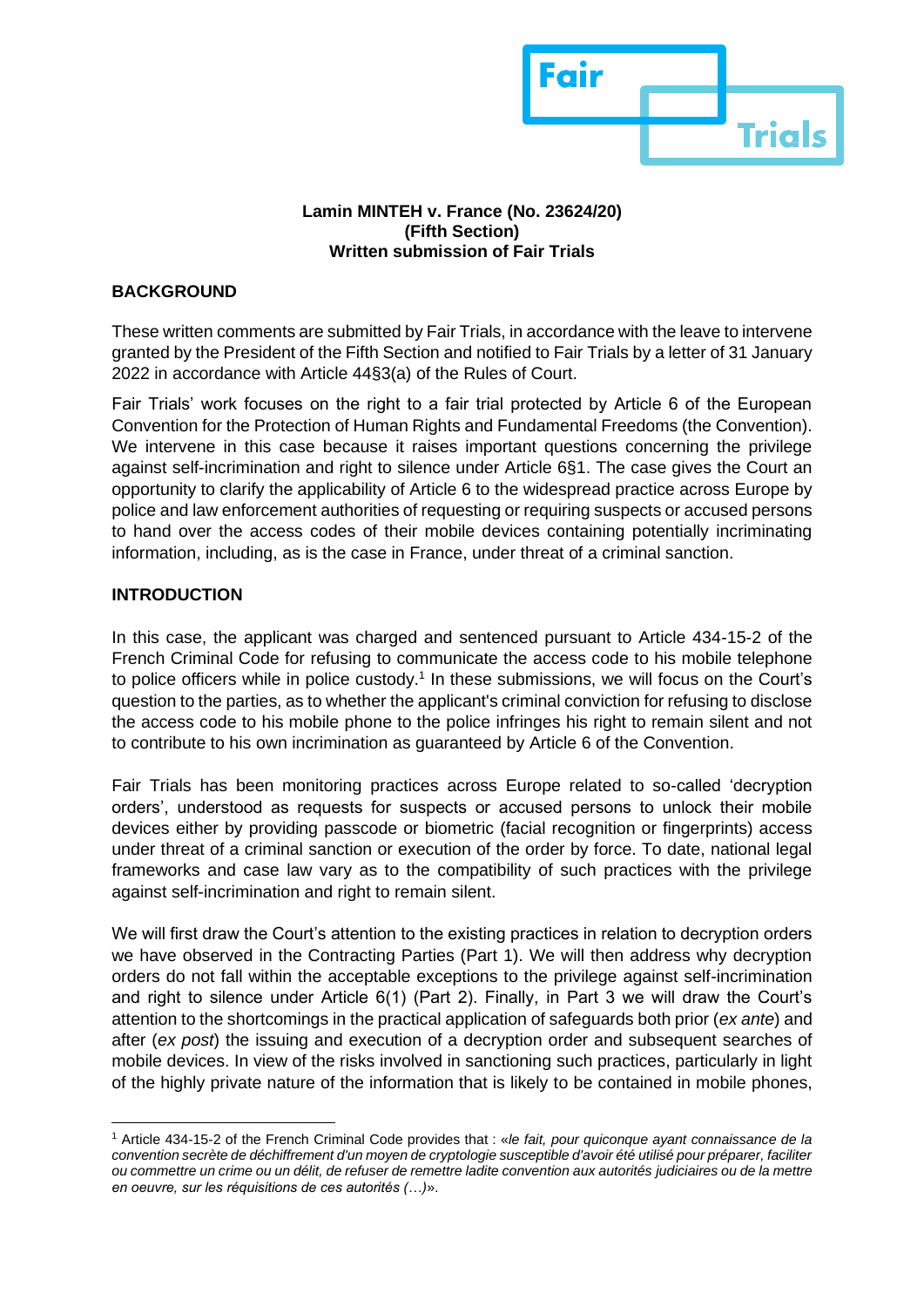

we urge the Court to take a principled approach aimed at preserving a robust standard of the privilege against self-incrimination, to prevent incentives to rely on coercive investigative methods in cases where traditional methods of investigation present additional difficulties.

# **PART 1 – OVERVIEW OF STATE OF PLAY IN SEVERAL CONTRACTING PARTIES**

By way of background, mobile devices have become an indispensable part of our lives. Given the amount of information, including highly sensitive personal data they contain, investigative authorities have an increasing interest in securing access to their contents. National practices in this respect vary. In this first part, we will highlight how different courts concluded that the privilege against self-incrimination does not apply. In France, Belgium and England & Wales, courts have considered that the privilege against self-incrimination does not apply to the request of a passcode or it is not substantially infringed. Interestingly however, the courts in the Netherlands and the Ombudsperson in Sweden did not adopt the same approach.

## *France*

Law enforcement authorities may compel suspects to provide the passcode to their mobile device under threat of a legal sanction pursuant to Article 434-15-2 paragraph 1 of the French Criminal Code,<sup>2</sup> which was introduced by *Law No: 2016-731 of June 3, 2016 strengthening the fight against organized crime, terrorism and their financing*. The request must be sanctioned by a judicial authority, and in order to prosecute a person under this provision, judicial authorities must show that the refusal of the request to unlock the mobile device is intentional. In addition, the offence implies that an encryption method is used to prepare, facilitate or commit a crime or offence. On 13 October 2020 the Criminal Chamber of the French Court of Cassation (*Cour de Cassation*) ruled that the code to a mobile phone constitutes such an encryption method. The existence of such a method can be inferred from the characteristics of the device or the software it is equipped with, *inter alia*.

On 30 March 2018, the French Constitutional Council (*Conseil Constitutionnel*), in the priority preliminary ruling on constitutionality No. 2018-696, decided that the obligation to provide a decryption key under Article 434-15-2 of the French Criminal Code does not infringe the right against self-incrimination, respect for privacy and secrecy of correspondence, the rights of the defence, the principle of constitutionality of sentence and freedom of expression, nor any other right or freedom guaranteed by the French Constitution.

The French courts recognise that a refusal to reveal the passcode to a mobile phone may therefore constitute an offence under Article 434-15-2 of the French Criminal Code. This means that suspects and accused persons may be subject to (and threatened with) an obligation to unlock their mobile devices, which potentially contain incriminating information, or face a criminal prosection and conviction carrying the potential sentence of imprisonment up to 3 years and EUR 270 000 in fine.

### *Belgium*

<sup>2</sup> This provision states that: "*[a]nyone who has knowledge of the secret agreement to decrypt a cryptology method that may have been used to prepare, facilitate or commit a crime or offence, shall be required to hand over the said agreement to the judicial authorities or to implement it, pursuant to orders from these authorities issued under Titles II and III of Book I of the French Code of Criminal Procedure*."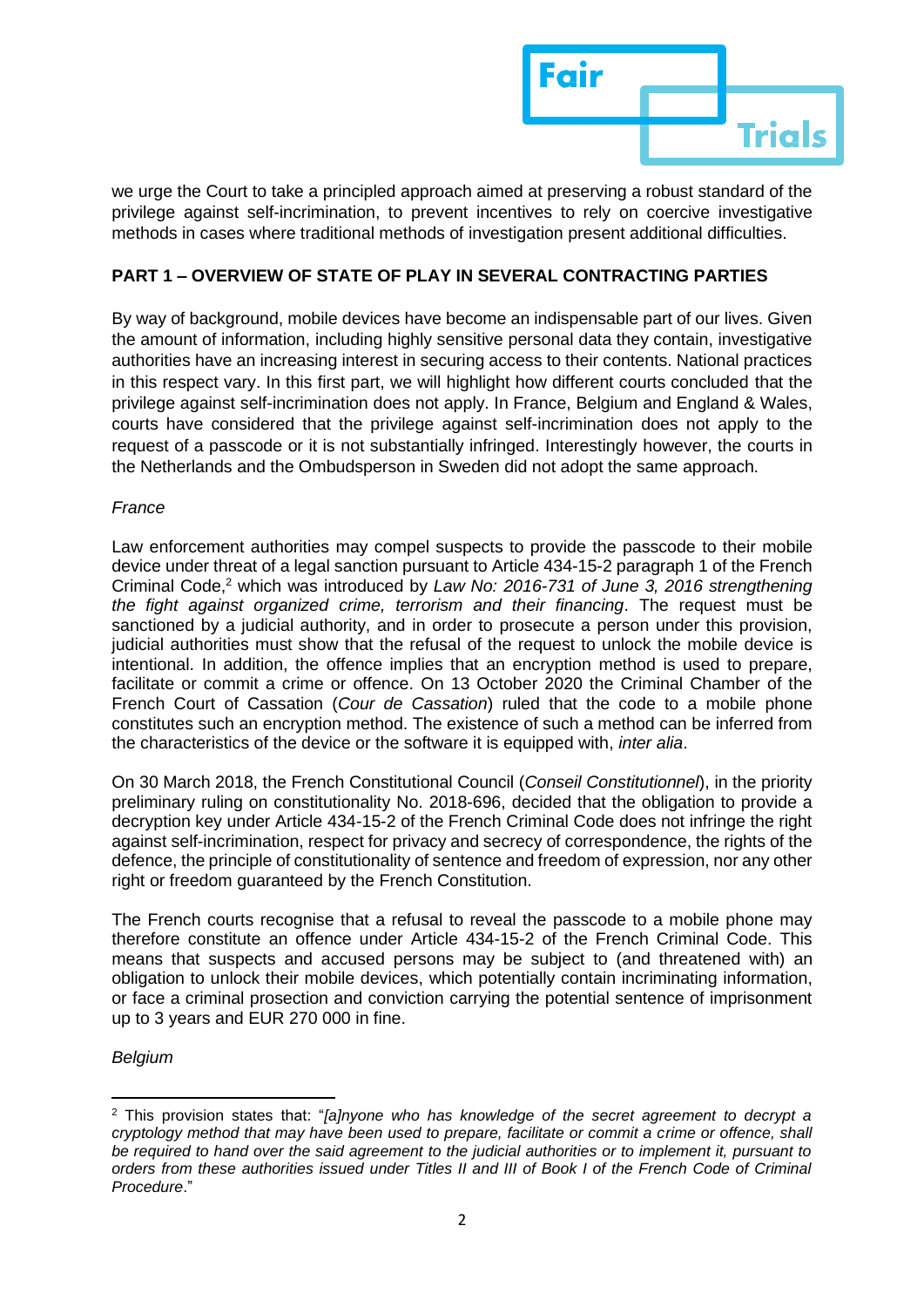

The applicability of the privilege against self-incrimination to obtain access to mobile phone devices was also recently assessed in Belgium. In a case concerning a drug trafficking offence, the accused person was prosecuted for refusing to reveal the passwords of two mobile phones found at his premises.<sup>3</sup> The accused was first acquitted by the Ghent Court of Appeal on the basis that the decryption order violated his right to remain silent and the prohibition of self-incrimination,<sup>4</sup> which stems from the presumption of innocence as set out in Article 6§2 of the Convention. Previous court decisions had also considered that a passcode exists independently from the person's will and, therefore, was subject to the privilege against self-incrimination.<sup>5</sup>

However, on appeal, the Belgian Court of Cassation considered that the privilege against selfincrimination and the presumption of innocence are not absolute and needed to be weighed against other rights such as the right to freedom and security guaranteed by Article 5 and the prohibition of abuse of rights detailed in Article 17 of the Convention. The court confirmed that an investigating judge may order, subject to a criminal sanction, including imprisonment, a suspect to provide the passcode to his mobile phone where decryption is vital for truth finding. $^{\rm 6}$ This was treated as an "informational" obligation rather than an obligation to cooperate with the investigation.

It is apparent from the Belgian court's assessment that the right not to incriminate oneself primarily aims to avoid false statements made under coercion and, thus, produce unreliable evidence. That court treated the passcode as "static evidence" which exists independently of the suspect's will, so there is no risk of it being unreliable. The code is "neutral" (as opposed to the information that may be contained in the phone) and cannot, in itself, be considered as self-incriminating. The court stressed that the investigator had already located the device at the time the password was requested without subjecting the person to coercion and that the prosecuting authority demonstrated that the person in question knew the access code without reasonable doubt.

The court also noted that the current state of technology made it difficult, if not impossible, for investigators to gain access to a computer system protected by an encryption application, while such applications are readily available. Therefore, the passcode was necessary to establish the truth.<sup>7</sup>

In parallel, the Belgian Constitutional Court was asked whether the relevant provision violated the principle of equality and the right to a fair trial. The question was asked because a refusal to provide information on how to access a computer system or how it operates (obligation to provide information) is always criminally punishable, whereas the refusal to collaborate by activating the computer system or performing certain operations on it (obligation to cooperate) is not criminally punishable for the suspect and their relatives. The court held that the difference of treatment was reasonably justified since: "[i]n the first case, the accused is asked to provide information enabling access to a particular computer system, provided that this information exists independently of his or her will, so that the right not to contribute to his or

<sup>3</sup> As can be required by an investigative judge pursuant to Article 88*quater* of the Belgian *Code d'instruction criminelle.*

<sup>4</sup> Stibbe, *[Supreme Court approves criminal liability of suspect refusing to](https://www.stibbe.com/en/news/2020/february/supreme-court-approves-criminal-liability-of-suspect-refusing-to-unlock-his-smartphone?jurisdiction=e399c8f019ce4bd3bf0e10d9bcd37a12) unlock his smartphone,* 6 February 2020.

<sup>5</sup> See e.g. Corr. Anvers, 11 janvier 2018, N.C., n°5, p.515; Corr. Termonde, 17 novembre 2014, T.Strafr., 2016, n°3, p. 258.

<sup>6</sup> Article 88*quater* of the Belgian *Code d'instruction criminelle.*

<sup>7</sup> Hof v. Belgium Court of Cassation[, Decision of 4 February 2020,](https://justitie.belgium.be/sites/default/files/toegangscodegsm.pdf) P.19.1086.N, § 8.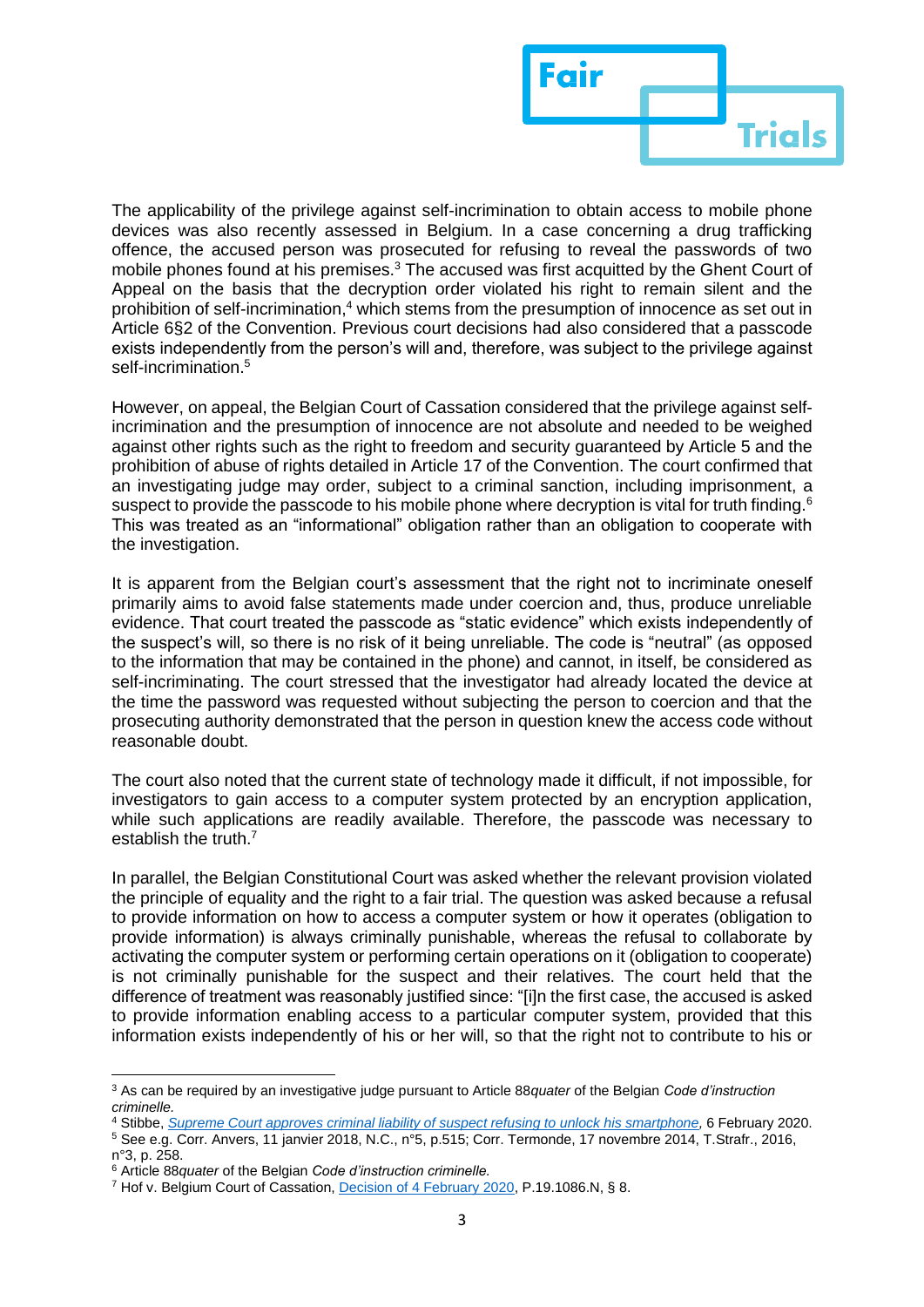

her own accusation does not apply, whereas in the second case, he or she is asked to participate actively in the operations carried out in the computer system, i.e. to take an active part in the collection of evidence of the offence, which would be likely to lead him or her to contribute to his or her own accusation. [Our translation]".<sup>8</sup> The court concluded that requests for mobile phone passcodes were, therefore, compatible with the Belgian Constitution.

## *England and Wales*

In England and Wales, police authorities can formally demand access to electronic data held on phones, laptops or other electronic devices, which are protected by encryption, that police have seized as part of an investigation, under the Regulation of Investigatory Powers Act (RIPA) 2000. Originally introduced as an anti-terrorism power, it is increasingly used by police investigating a broad range of criminal offences.

If the police have seized an electronic device belonging to a person under investigation which is protected by encryption via a 'key', the police will request the key. A key can be a code, password, algorithm or other data (including cryptographic process), the use of which, by itself or with another key or keys, allows protected electronic data to be accessed.<sup>9</sup> If the person does not provide the key, police may then make an application to the court for written permission to serve a formal 'notice requiring disclosure' under Section 49 of RIPA. Permission must be granted by a judge. In case of failure to comply with a notice to disclose under section 49 RIPA 2000, the maximum sentence is two years, or if the case concerns 'national security' or 'child indecency', the maximum sentence is 5 years. In 2019, all approvals of section 49 notices (139 out of 139) were granted, none were refused.<sup>10</sup>

There have been multiple cases dealing with the obligation to unlock mobile devices in England and Wales<sup>11</sup> with most judgments finding the obligation to reveal a mobile phone passcode compatible with the privilege against self incrimination. For example in *R. v S. and A.* Sir Igor Judge concluded: "[o]n analysis, the key which provides access to protected data, like the data itself, exists separately from each appellant's "will". Even if it is true that each created his own key, once created, the key to the data, remains independent of the appellant's "will" even when it is retained only in his memory, at any rate until it is changed."<sup>12</sup>

### *The Netherlands*

There is no legal obligation on a suspect to provide a passcode. However, the case law recognises that a suspect may be physically coerced to provide biometric data for the purposes of unlocking the phone. The Supreme Court of the Netherlands (*Hoge Raad der Nederlanden*) in its decision<sup>13</sup> of 9 February 2021 concluded that forcing suspects to provide access to their smartphone with a fingerprint is not a breach of the privilege against selfincrimination. The case concerned a forced unlocking of a seized suspect's smartphone using his fingerprint. After his refusal to unlock the phone, the suspect was handcuffed and his thumb placed on the fingerprint scanner of the phone. The suspect filed a complaint to the Court of

<sup>8</sup> Constitutional Court of Belgium, [Judgment No. 28/2020](https://www.const-court.be/public/f/2020/2020-028f.pdf) of 20 February 2020, § B.6.2.

<sup>&</sup>lt;sup>9</sup> Home Office, ["Investigation of Protected Electronic Information -](https://assets.publishing.service.gov.uk/government/uploads/system/uploads/attachment_data/file/742064/RIPA_Part_III_Code_of_Practice.pdf) Revised Code of Practice", August 2018.

<sup>&</sup>lt;sup>10</sup> Investigatory Powers Commissioner's Office, ["Annual Report of the Investigatory Powers Commissioner 2019"](https://ipco-wpmedia-prod-s3.s3.eu-west-2.amazonaws.com/IPC-Annual-Report-2019_Web-Accessible-version_final.pdf), HC 1039, 15 December 2020.

<sup>11</sup> See e.g., *R v S and A* [2008] EWCA Crim 2177, All ER (D) 89 (Oct); *R v Kearns* [2002] EWCA Crim 748; *R v Rabbani* [2018] EWHC 1156 (Admin).

<sup>12</sup> *R v S and A* [2008] EWCA Crim 2177, All ER (D) 89 (Oct), § 20.

<sup>&</sup>lt;sup>13</sup> Supreme Court of the Netherlands, [Decision No. 19/05471 CW,](https://uitspraken.rechtspraak.nl/inziendocument?id=ECLI:NL:HR:2021:202) 9 February 2021.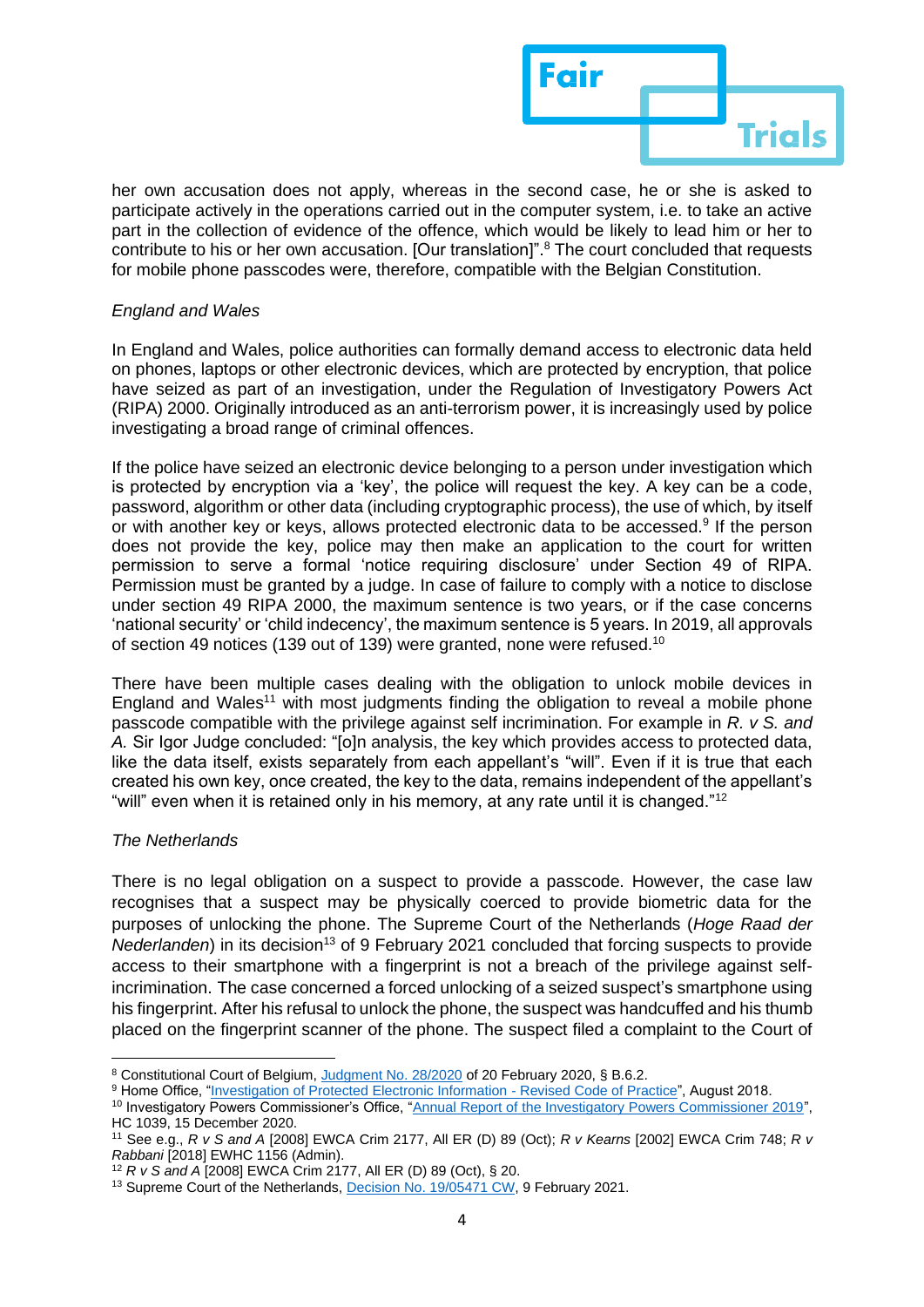

North Holland and subsequently to the Supreme Court of the Netherlands. The Supreme Court upheld the reasoning of the Court of North Holland and held that the privilege against selfincrimination mainly covers statements made under duress and is primarily concerned with respecting the will of an accused person to remain silent. Material that exists independently of the suspect's will may be obtained under coercion, as for instance applies to blood and urine samples.

However, the court distinguished the taking of fingerprints and the request for a passcode. Unlike the situation in which the accused is forced to give the access code of his phone, which requires a statement by the accused, placing a thumb on the phone does not, in the opinion of the court, violate the right not to incriminate oneself. The Supreme Court considered that this is because it involves merely tolerating an investigative measure that does not require the active cooperation of the suspect. In addition, the fingerprint was obtained with a very small degree of coercion. The fact that after placing the suspect's thumb on the phone, investigators accessed data that may be incriminating was not a decisive factor.<sup>14</sup>

### *Sweden*

In relation to the taking of fingerprints, the Swedish Parliamentary Ombudsman (*Riksdagens Ombudsmän or Justitieombudsmannen*), in its decision<sup>15</sup> of 3 June 2020, examined a case where a prosecutor granted a request from the Swedish Customs Office to put the finger of a suspect on his phone in order to unlock a specific application on the phone. The person in question was suspected of serious smuggling of doping substances. <sup>16</sup> During a house search, the suspect's computer and phone had been seized and the suspect had refused to unlock his phone. <sup>17</sup> He was then informed about the order to unlock his phone and asked to consult his lawyer, which was refused.<sup>18</sup> The Prosecutor had based the order on Chapter 28, Article 14 of the Swedish Code of Criminal Procedure (RB 28:14) which allows for the collection of fingerprints from a suspect where they are necessary for comparative forensic analysis in the course of the investigation. However, the Ombudsman was of the opinion that the aim of the provision was to collect information about the fingerprint pattern which is unique to each person and which is found on the person's finger. The image of this pattern could be saved and used for comparison with prints taken earlier.<sup>19</sup>

The Ombudsman noted that in this case, the purpose of taking the suspect's fingerprint was essentially different from the one envisaged in Chapter 28, Article 14 of the Code of Criminal Procedure. Namely, the purpose was to unlock an application stored on his phone in order to access messages which could be of significance for the investigation.<sup>20</sup> Requesting a fingerprint for this reason and putting it on the phone did not have a direct purpose in the investigation (collection of evidence directly). Instead, the taking of the fingerprint was a means to unlock the phone and enable the investigators to go through its content.<sup>21</sup> The Ombudsman based its decision on Chapter 2 Article 6 of the Instrument of Government, which forms a part of the Swedish Constitution and requires that any provision that allows for a violation of a

<sup>&</sup>lt;sup>14</sup> Supreme Court of the Netherlands, [Decision No. 19/05471 CW,](https://uitspraken.rechtspraak.nl/inziendocument?id=ECLI:NL:HR:2021:202) 9 February 2021, § 4.

<sup>&</sup>lt;sup>15</sup> Riksdagens Ombudsmän, JO Decision[, No. 6849-2018,](https://www.jo.se/PageFiles/15390/6849-2018.pdf) 3 June 2020.

<sup>&</sup>lt;sup>16</sup> Riksdagens Ombudsmän, JO Decision[, No. 6849-2018,](https://www.jo.se/PageFiles/15390/6849-2018.pdf) 3 June 2020, p. 1 – 2.

<sup>17</sup> Ibid.

<sup>18</sup> Ibid., p. 2.

<sup>19</sup> Ibid., p. 8.

 $20$  Ibid., p.  $8 - 9$ .

<sup>&</sup>lt;sup>21</sup> Riksdagens Ombudsmän, JO Decision[, No. 6849-2018,](https://www.jo.se/PageFiles/15390/6849-2018.pdf) 3 June 2020, p. 9.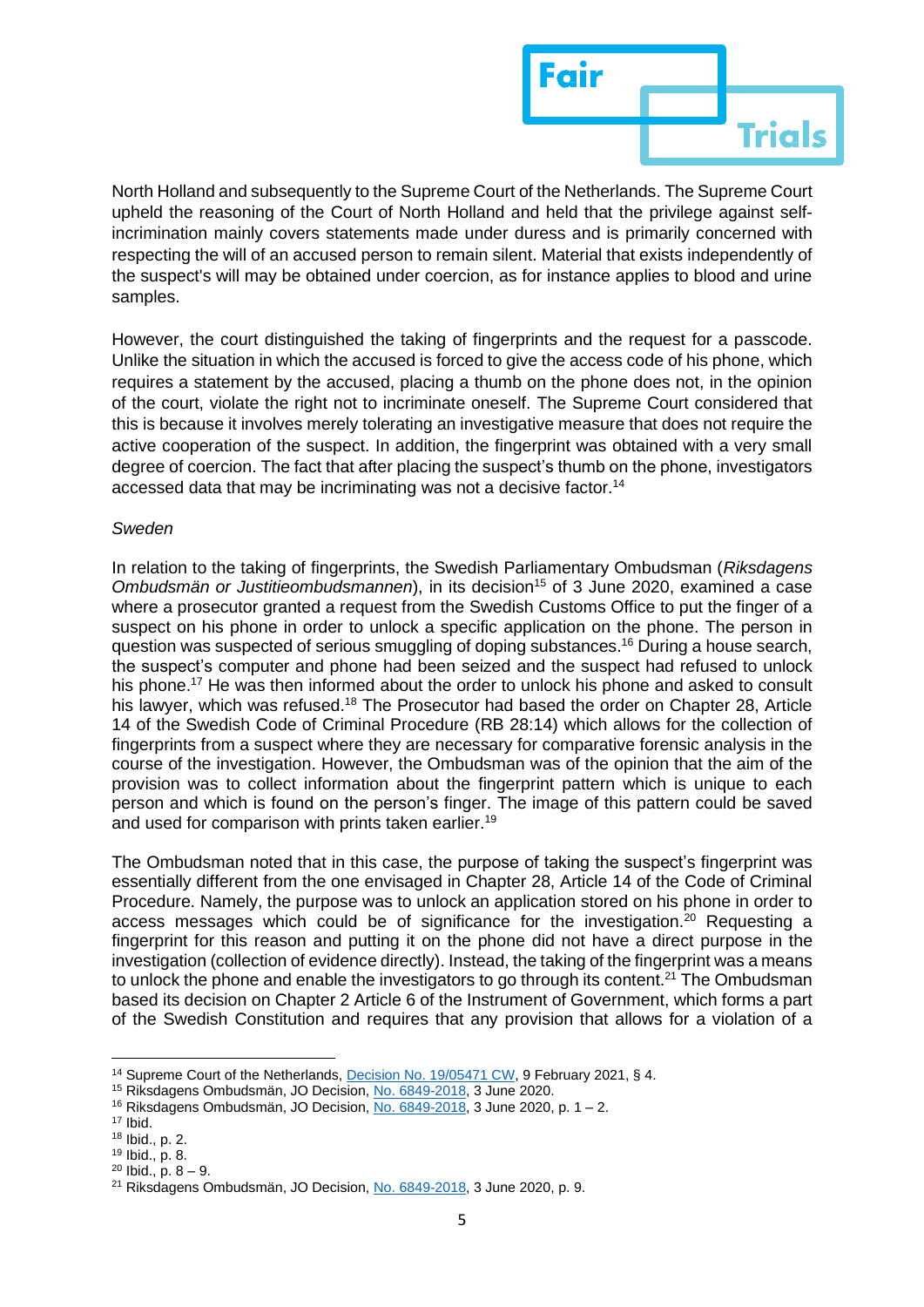

person's physical integrity must be interpreted restrictively.<sup>22</sup>

In view of such diverging approaches in Contracting States, there is a need for clarity from the Court on the applicability of the privilege against self-incrimination to requests for passcodes to mobile phone devices from suspects.

## **PART 2 – APPLICABILITY OF THE PRIVILEGE AGAINST SELF-INCRIMINATION**

While the Court has addressed the privilege against self-incrimination and the right to silence on multiple occasions, it has not previously dealt with the matter of whether compelling a suspect to provide the authorities with the password to their mobile phone falls within the scope of these rights. In this part, we explain why we consider that the privilege against selfincrimination applies to so-called 'decryption orders' and does not fall within acceptable exceptions to the privilege against self-incrimination and right to silence. More specifically, we explain why an obligation to disclose a mobile phone passcode in a form of a statement is substantively and practically incomparable with the other accepted exceptions from the privilege against self-incrimination.

### *Scope of the privilege against self-incrimination and right to silence*

The right to remain silent and the privilege against self-incrimination are recognised international standards that form an integral part of a fair criminal process and is guaranteed to all persons charged with a criminal offence. This right is expressly protected by Article 48 of the Charter of Fundamental Rights of the European Union and laid out in more detail in Article 7 of the Presumption of Innocence Directive of the European Union (EU).<sup>23</sup> On an international level, both the International Covenant on Civil and Political Rights (Article 14(3)(g)) and the American Convention on Human Rights (Article 8(2)(g)(3)) contain the right to not be compelled to incriminate oneself. Neither of the two rights are expressly mentioned in the Convention, however the case-law of this Court has made it clear that this right is protected under Article 6(1).<sup>24</sup>

The privilege against self-incrimination lays at the heart of the notion of a fair procedure under Article  $6^{25}$  and plays a fundamental role in protecting defendants against abuses of power in criminal investigations. The Court has recognised that the main rationale for the privilege against self-incrimination is the protection of the accused against the improper compulsion by investigation authorities, thereby contributing to the avoidance of miscarriages of justice and the fulfilment of the aims of Article 6.<sup>26</sup> The privilege against self-incrimination essentially means that the prosecution cannot seek to prove its case in a criminal trial based on evidence "obtained through methods of coercion or oppression in defiance of the will of the accused."<sup>27</sup>

In addition, this Court has recognised that the privilege against self-incrimination extends not only to statements (evidence) that are directly incriminatory, but also to other information which, although not directly incriminatory, can be used against the accused to contradict or cast doubt on other statements of the accused or evidence given by them during the trial, or

<sup>&</sup>lt;sup>22</sup> Instrument of Government (Regeringsformen) (1974:152), Chapter 2, Article 6.

<sup>&</sup>lt;sup>23</sup> [Directive \(EU\) 2016/343](https://eur-lex.europa.eu/legal-content/EN/TXT/?uri=CELEX%3A32016L0343) of the European Parliament and of the Council of 9 March 2016 on the strengthening of certain aspects of the presumption of innocence and of the right to be present at the trial in criminal proceedings. <sup>24</sup> *Funke v. France*, App. No. 10828/84, 25 February 1993, § 44.

<sup>25</sup> *Pishchalnikov v. Russia*, App. No. 7025/04, 24 September 2009, § 77.

<sup>26</sup> *Ibid.,* § 77.

<sup>27</sup> *Saunders v. the United Kingdom* [GC], App. No. 19187/91, 17 December 1996, § 68.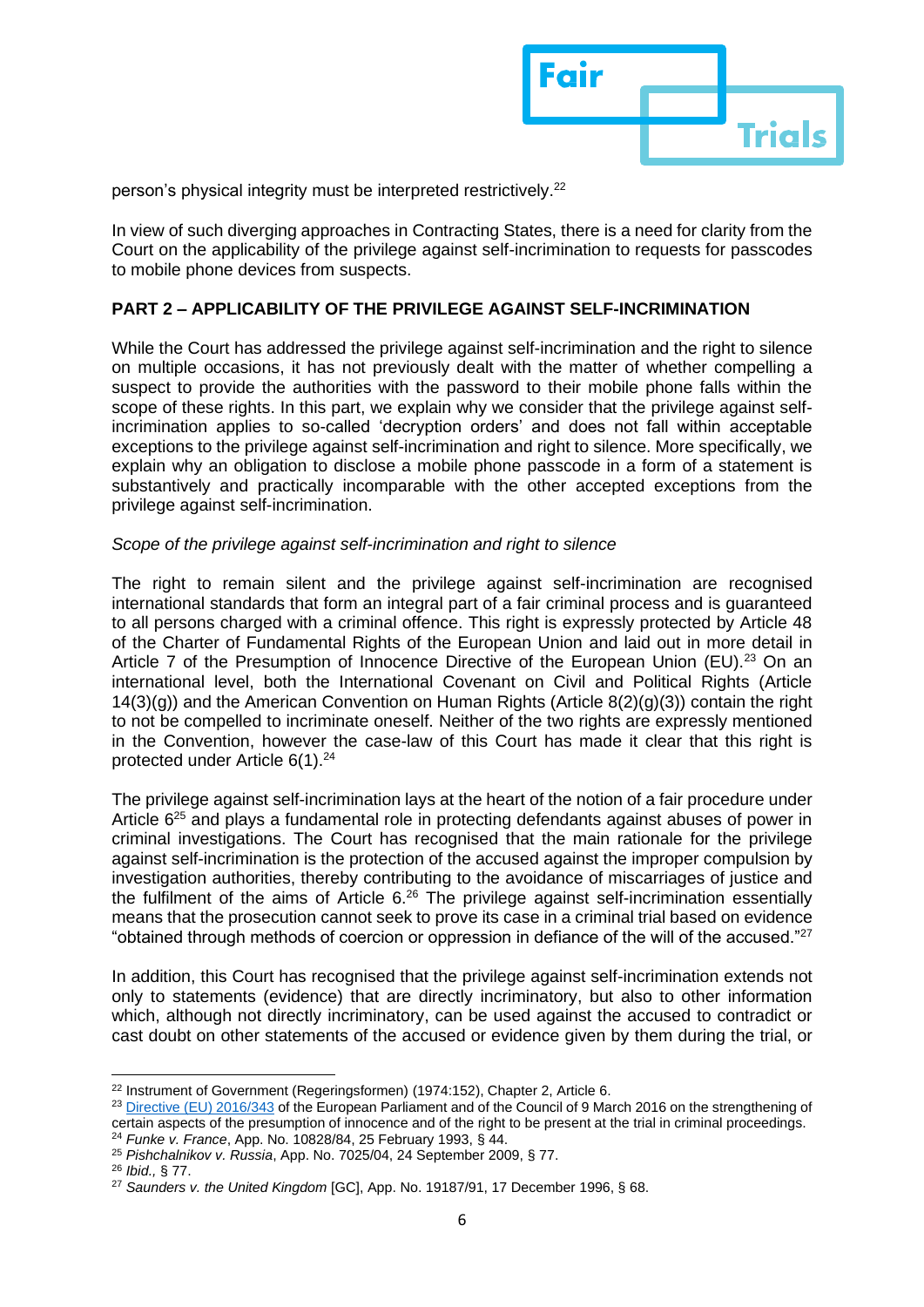

to otherwise undermine their credibility.<sup>28</sup> The defendant's privilege against self-incrimination is intended to protect them from being coerced or pressured into contributing to their own conviction by assisting the investigative authorities to obtain information that can be used against them in a criminal trial.

It is well-recognised that the privilege against self-incrimination is not absolute. In *Saunders v. the United Kingdom*, for example, the Court listed types of material which exist independently of the will of a suspect and fall outside the scope of the right, such as documents acquired pursuant to a warrant, breath, blood, DNA or urine examples.<sup>29</sup> The exceptions are based on the recognition that, although they may be acquired through the use of compulsory powers, they have an existence independent of the will of the suspect.<sup>30</sup> Blood, DNA, urine and similar samples in particular are taken from the accused person to compare with samples that are already collected at the crime scene or other relevant locations during a criminal investigation.

The Court has also recognised other limited exceptions where the person charged with a criminal offence may be requested to provide information or actively cooperate with the investigation. Generally, these exceptions relate to information that may benefit the accused, for example, to refute a legal presumption that a car owner (registered keeper) is responsible for traffic violations committed with their car unless they can identify the driver.<sup>31</sup> Another common example of such exception is the obligation to provide an alibi or refute certain legal presumptions in relation to proceeds of crime.

### *An obligation to provide a passcode is not covered by the exceptions*

In our view, a request to provide a passcode to unlock a mobile device does not fall within acceptable exceptions to the privilege against self-incrimination as it undermines the very essence of the privilege against self-incrimination.

First, a passcode cannot be said to exist independently of a person's will as, for instance, biometric data. Security settings such as passcodes and access mechanisms using biometric data are designed to protect mobile devices and information stored on them from unauthorised access by other persons. They serve as a key ensuring that only the person(s) in possession of such a key can use the mobile device and access the information stored therein. A person makes a voluntary decision to set up a passcode and makes a choice of a passcode among different available security mechanisms. The person can also change the code as and when they decide to.

Access details therefore do not exist independently of the accused person's will in the same sense as forensic comparative samples. To rule otherwise would open the door for sanctioning court-imposed legal obligations to reveal the location or give access to any object that exists in its physical form 'independently of the will of the accused' such as tools used for the commission of a crime, location of crime proceeds, a body or any other similar evidence.

Second, a legal obligation to provide a passcode is essentially a requirement for the suspect to hand over, through a statement, a key to information which may directly contribute to the collection of incriminating evidence contained in the phone. Such a requirement inevitably involves an obligation for the suspect to actively assist the investigation against them, by

<sup>28</sup> *Ibid.,* § 69.

<sup>29</sup> *Saunders v. the United Kingdom* [GC], App. No. 19187/91, 17 December 1996, § 69.

<sup>30</sup> Ibid.

<sup>31</sup> *O'Halloran and Francis v. the United Kingdom* [GC], App. Nos. 15809/02, 25624/02, 29 June 2007.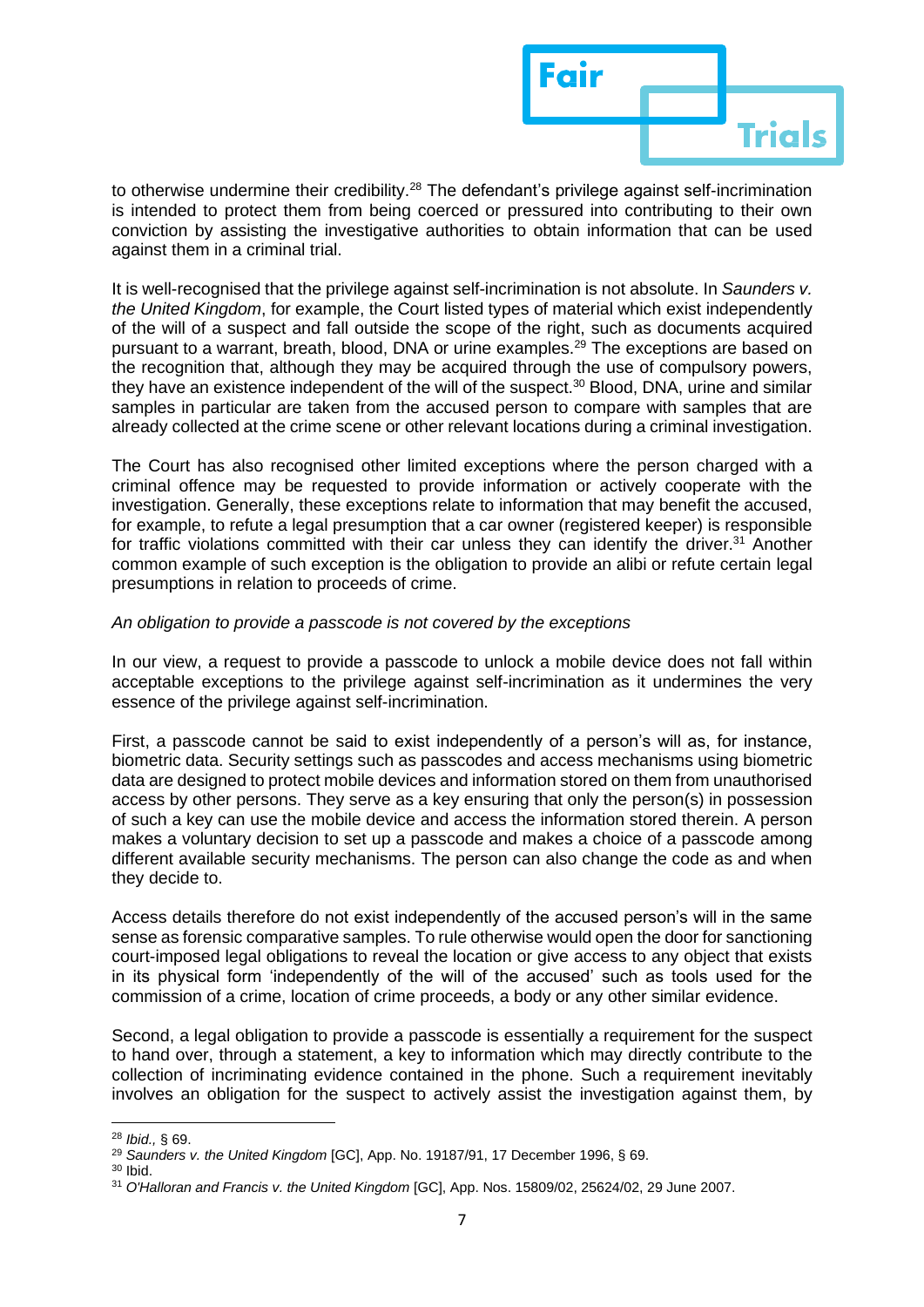

providing access to information that would otherwise be difficult for the investigators to obtain through other means. Thus, the obligation to provide a passcode serves only the purpose of facilitating the investigation against the will of the accused to remain silent. This was noted by the Belgian Court of Cassation in its decision mentioned in Part 1 where it observed that "the current state of technology makes it very difficult, if not impossible, to gain access to a computer system protected by an encryption application, while such applications are readily available." 32

Establishing the truth must remain the obligation of the investigative authorities and cannot be transferred to the suspect, at the expense of the privilege against self-incrimination and right to silence in cases where the investigation faces practical difficulties.

Third, a legal obligation to provide a passcode to a mobile device (or any other biometric data for the purpose of unlocking the phone) is fundamentally different from an obligation to provide a comparative sample such as fingerprints, DNA, blood, urine or similar samples taken from a person's body. The purpose of collecting the latter is to obtain a comparative sample, thus the fingerprint, DNA, blood or urine sample and, more specifically, information they provide after forensic analysis is the information sought by the investigation. This material only exists in (or is produced by) the body of the accused person and genuinely cannot be obtained by any other means. These samples cannot be produced or accessed in any other way and are themselves part of the 'real' evidence in the case.

This is not the case for a passcode which needs to be obtained for the purposes of accessing the contents of a phone, since law enforcement may be authorised to use forensic tools to access information on electronic devices without compelling the disclosure of a passcode. For instance, in Belgium, investigative authorities may instead employ the necessary forensic tools to "hack" a mobile device.<sup>33</sup>

Finally, coercion is inextricably linked to an obligation on a suspect to make a statement, in the form of a passcode, in the same way as the Court recognised in *Funke v. France.* In that case*,* the applicant was convicted for a failure to comply with a legal obligation to provide potentially incriminating documents to investigative (customs) authorities. The Court noted that "being unable or unwilling to procure them by some other means, they [customs authorities] attempted to compel the applicant himself to provide the evidence of offences he had allegedly committed."<sup>34</sup> In the Court's view, special features of customs law could not justify such an infringement of the privilege against self-incrimination and found a violation of Article 6(1) of the Convention.<sup>35</sup>

An obligation to provide a passcode in the form of a statement (either verbally or by entering the code directly in the device) presents risks of ill-treatment. It has been a long-standing view of the Court that statements obtained from suspects or accused persons by means of threats or other forms coercion or ill-treatment cannot be used to secure a conviction.<sup>36</sup> This extends to statements that are indirectly incriminating or can otherwise be used against the accused.<sup>37</sup> Reliance on confessions or other incriminating statements to speed up investigations in

<sup>&</sup>lt;sup>32</sup> Hof v. Belgium, Court of Cassation of Belgium, [Decision of 4 February 2020,](https://justitie.belgium.be/sites/default/files/toegangscodegsm.pdf) P.19.1086.N, § 8.

<sup>33</sup> Article 39bis of the Belgian *[Code d'instruction Criminelle.](http://www.ejustice.just.fgov.be/eli/loi/1808/11/17/1808111701/justel)*

<sup>34</sup> *Funke v. France*, App. No. 10828/84, 25 February 1993, § 44., see also *J.B. v. Switzerland,* App. No. 31827/96, 03 May 2001, §§ 63-71.

<sup>35</sup> Ibid., § 45.

<sup>36</sup> See *Jalloh, v. Germany* [GC], App. No. 54810/00, 11July 2006 , § 110., see also *Gäfgen v. Germany* [GC], App. No. 22978/05, 1 June 2010, § 166.

<sup>37</sup> *Saunders v. the United Kingdom* [GC], App. No. 19187/91, 17 December 1996, § 69.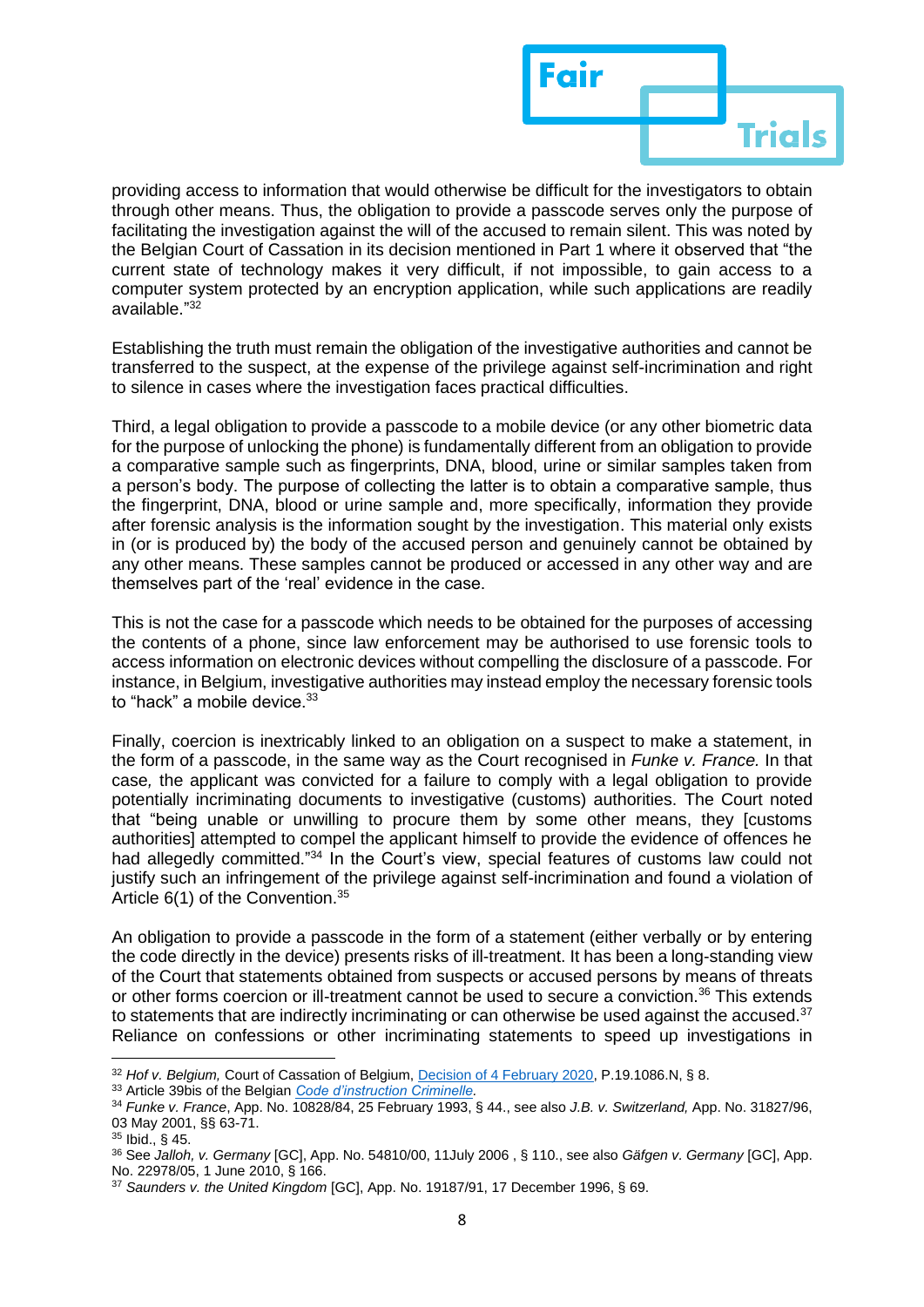

criminal proceedings have been recognised as a particular contributing factor to a heightened risk of ill-treatment.<sup>38</sup>

Therefore, the privilege against self-incrimination, which is designed to protect against undue coercion, should fully apply to any obligation to reveal access details to mobile devices to investigative authorities.

## **PART 3 – BROADER IMPLICATIONS ON THE OVERALL FAIRNESS OF PROCEEDINGS**

The importance of extending the privilege against self-incrimination to phone passcodes can be emphasised by reference to the broader context and risks involved in searches of digital devices. The possibility to obtain an *ex post* remedy at trial (if a trial ensues) in the form of exclusion of evidence gathered in violation of defendant's rights, in particular the right to privacy, would be wholly insufficient. The privilege against self-incrimination helps instead prevent violations of rights *ex ante* in the evidence gathering process.

Although searches of digital devices for investigative purposes have been carried out for decades, the functions, uses and storage capacity of devices such as smart phones has grown exponentially. The privacy interests at stake are significant because "smartphones are in fact minicomputers that also happen to have the capacity to be used as a telephone".<sup>39</sup> Today, mobile phones contain not only personal correspondence on various platforms (emails, messaging apps, social media, text messages), but also potentially information about banking transactions, personal videos and photographs, health and medical information, activity and movement patterns and a vast amount of other private information. Therefore, smartphones are becoming an increasingly attractive source of information to investigative authorities and have an enormous potential to contain information that can be used against the suspect (or others) either directly or indirectly.

National legal frameworks may provide prior safeguards for any search of digital devices, including the requirement for a judicial decision ordering access to the phone, involving a necessity and proportionality assessment. However, such a safeguard does not change the nature of the obligation to reveal the passcode and its fundamental incompatibility with privilege against self-incrimination. In addition, any search of a digital device must be accompanied by appropriate safeguards regardless of whether the access to such device is provided by the suspect or gained by investigative authorities through other means. The Court has observed in relation to a warrant issued for the search of premises that "whilst a highly relevant consideration, the fact that an application for a warrant has been subject to judicial scrutiny will not in itself necessarily amount to a sufficient safeguard against abuse."40

In order to determine whether a search ensured adequate safeguards against abuse, a number of factors need to be assessed, including the circumstances in which the warrant was issued, in particular the other evidence available at the time, the content and scope of the warrant, the way in which the search was carried out, including the presence or absence of independent observers, and the extent of the possible repercussions on the work and reputation of the person targeted by the search. <sup>41</sup> The Court has also stressed that "effective supervision" of measures infringing Article 8 of the Convention is an important guarantee

<sup>38</sup> Fair Trials and REDRESS, *[Tainted by Torture. Examining the Use of Torture Evidence](https://www.fairtrials.org/app/uploads/2022/01/Tainted-by-Torture-Examining-the-Use-of-Evidence-Obtained-by-Torture.pdf)*, 2018, p. 44; Fair Trials, *[Efficiency over Justice: Insights into Trial Waiver Systems in Europe](https://www.fairtrials.org/app/uploads/2022/01/TWSE-report.pdf)*, 2021, p. 34.

<sup>39</sup> United States Supreme Court, *Riley v. California*, 573 U.S. 373, 393, 134 S.Ct. 2473, 189 L.Ed.2d 430, (2014). <sup>40</sup> *K.S. and M.S. v. Germany*, App. No. 33696/11, 6 October 2016, § 45.

<sup>41</sup> *Modestou c. Grèce*, App. No. 51693/13, 16 March 2017, §§ 42-43.